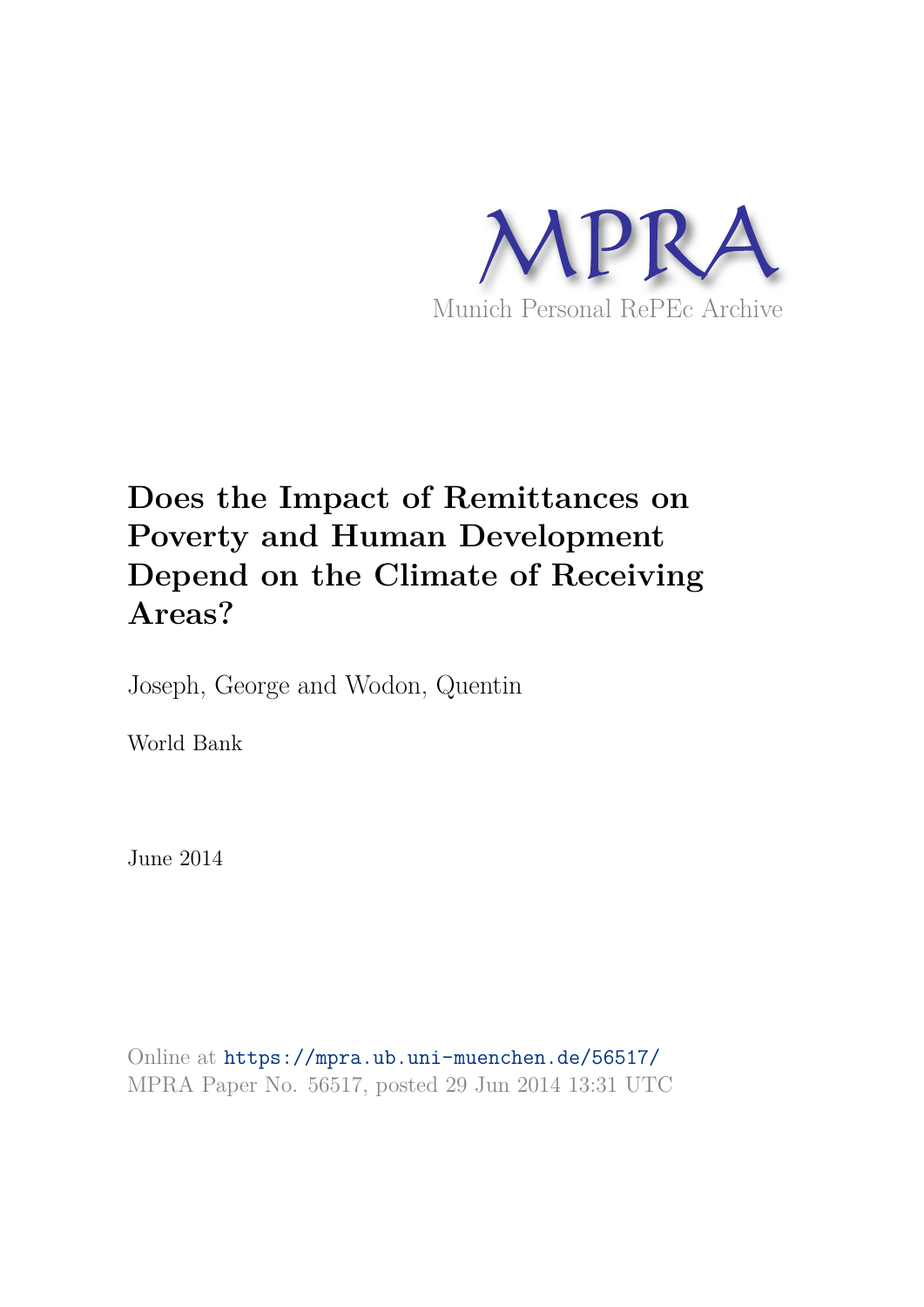## **Does the Impact of Remittances on Poverty and Human Development Depend on the Climate of Receiving Areas?**

George Joseph and Quentin Wodon

June 2014

This paper is forthcoming in:

Wodon, Q., A. Liverani, G. Joseph and N. Bougnoux, 2014 editors, *Climate Change and Migration: Evidence from the Middle East and North Africa*, Washington, DC: The World Bank.

#### Abstract

*This chapter uses matching techniques and a recent nationally representative household survey for Yemen combined with weather data to measure the impact of remittances, both domestic and international, on poverty and human development outcomes (school enrolment, immunization, and malnutrition). The estimations are carried both nationally and in areas with favorable and unfavorable climate. Remittances are found to have a statistically significant impact on many of the indicators, and this is especially the case for international remittances which tend to provide more resources to their beneficiaries. The impact of remittances on measures of poverty and malnutrition is also found to be stronger in districts that are affected by unfavorable climate (as measured through higher temperatures or lower levels of rainfall), while the impact of remittances on school enrollment is found to be stronger in areas with better climate. The results are consistent with households in the least favorable areas using their remittances to meet basic needs first, while households in better areas can use remittances flows for education investments.*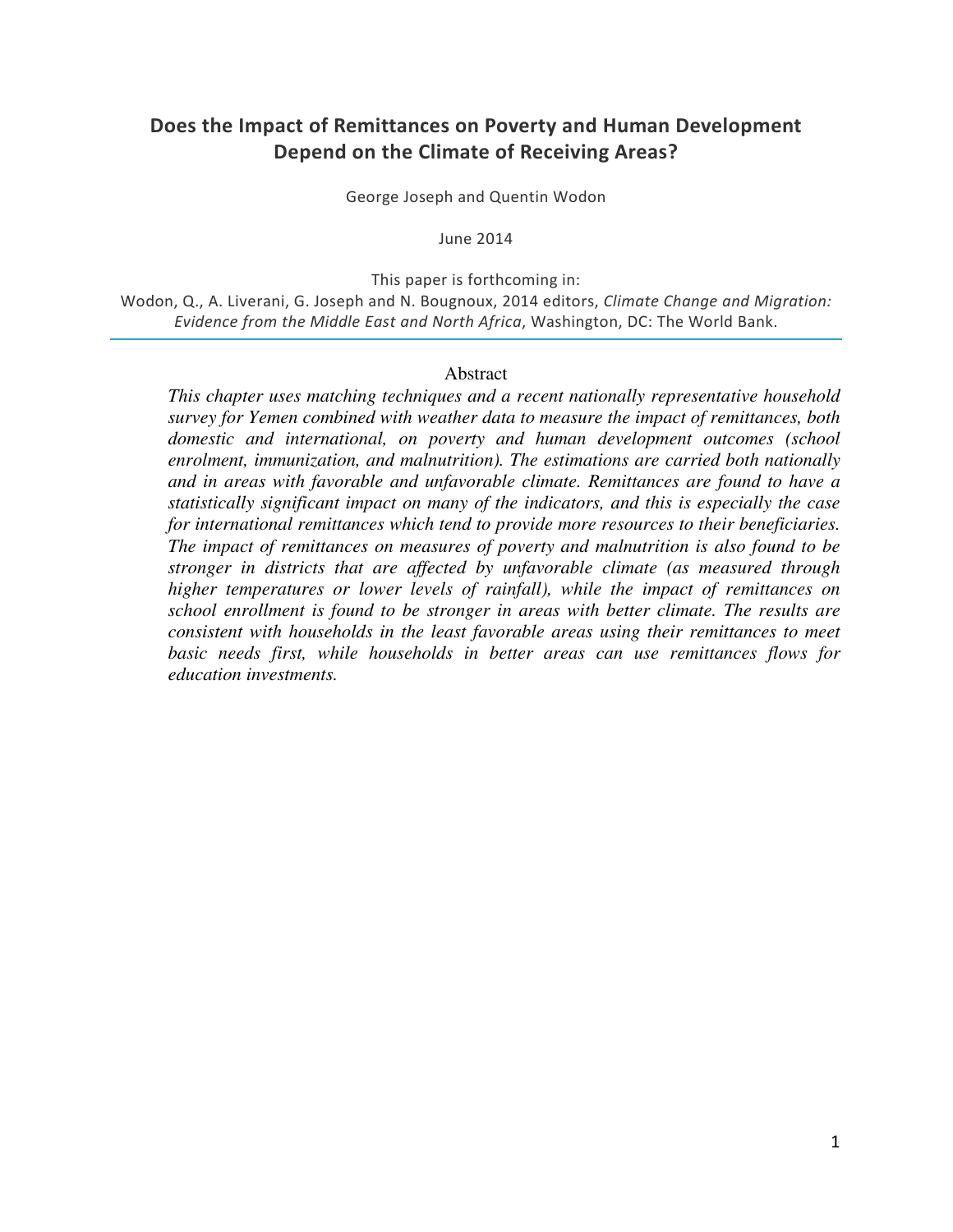## **1. Introduction**

Migration of household members and the potential resulting remittances are part of livelihood strategies used by households to insure against shocks in regions which are prone to natural disasters and adverse weather conditions. There is ample evidence that migration and especially remittances may reduce poverty and improve human development outcomes for receiving households. According to Mansuri (2007), school enrollment rates increase by 54 percent for girls in migrant households in rural Pakistan (the increase is lower for boys at seven percent). Frank and Hummer (2002) find that infants born into Mexico-to-US migrant households have better birth outcomes: while nine percent of infants in international migrant households have low birth weights, 11 percent of those in non migrant households have this condition. Hildebrandt and McKenzie (2005) and McKenzie (2006) suggest that international migration has positive effects on both infant mortality and child weight among Mexican households.

Remittance receiving households typically have better asset ownership and are more entrepreneurial. Taylor and Mora (2006) suggest that international migrant households have the largest marginal budget share for investments in rural Mexico. Makdissi and Wodon (2004) suggest that households with migrants have better housing. Osili (2004) shows that in Nigeria, a ten percent increase in migrants' income increases the probability of investing in housing by three percentage points in the country of origin. Remittances also help to smooth consumption during adverse shocks – both through ex- ante preparedness and ex post adaptation.

Controlling for the endogeneity of the remittance receiving status of households, remittances help to smooth consumption after floods in Bangladesh and build disaster resilient housing in Ghana and Burkina Faso and ensure sufficient liquidity during food shortage in Ethiopia (Mohapatra et al, 2011). Gubert (2002) finds that households in rural Mali use remittances to insure themselves against adverse shocks, with a 500 kilogram drop in grain output leading to a 48 percent increase in remittances; if that drop in grain output is coupled with a death in the family, remittances rise by 124 percent.

There is also evidence that migration and remittances reduce poverty. Lokshin et al. (2007) show that in Nepal almost 20 percent of the decline in poverty between 1995 and 2004 was linked to migration. Adams and Page (2005) suggest that a ten percent increase in per capita international remittances leads to a 3.5 percent decline in the share of people in poverty. International remittances reduce poverty in Latin America by 0.4 percent for each percentage point increase in the remittances to GDP ratio (Acosta et al., 2006). Conversely, a drop in international remittances may lead to higher poverty, as observed in Burkina Faso after the crisis in Côte d'Ivoire reduces the ability of migrants to remit (Siaens and Wodon, 2011).

The question investigated in this chapter is somewhat different. We are interested in assessing whether the impact of remittances on poverty and human development indicators depends on the areas in which households live. Our hypothesis is that remittances may have a larger impact in areas affected by unfavorable climate because it is in those areas that households tend to be most vulnerable. By combining climate and household survey data from Yemen, we test whether domestic and international remittances reduce poverty and improve education and malnutrition indicators more in areas with high temperatures and low rainfalls.

Yemen is an interesting case study for this work. First, it has high levels of migration, both domestic and international, and as a result many households do benefit from remittances. In the nationally representative household survey for 2006 that we use for the analysis, 43.63 percent of the population benefits from either domestic or international remittances (the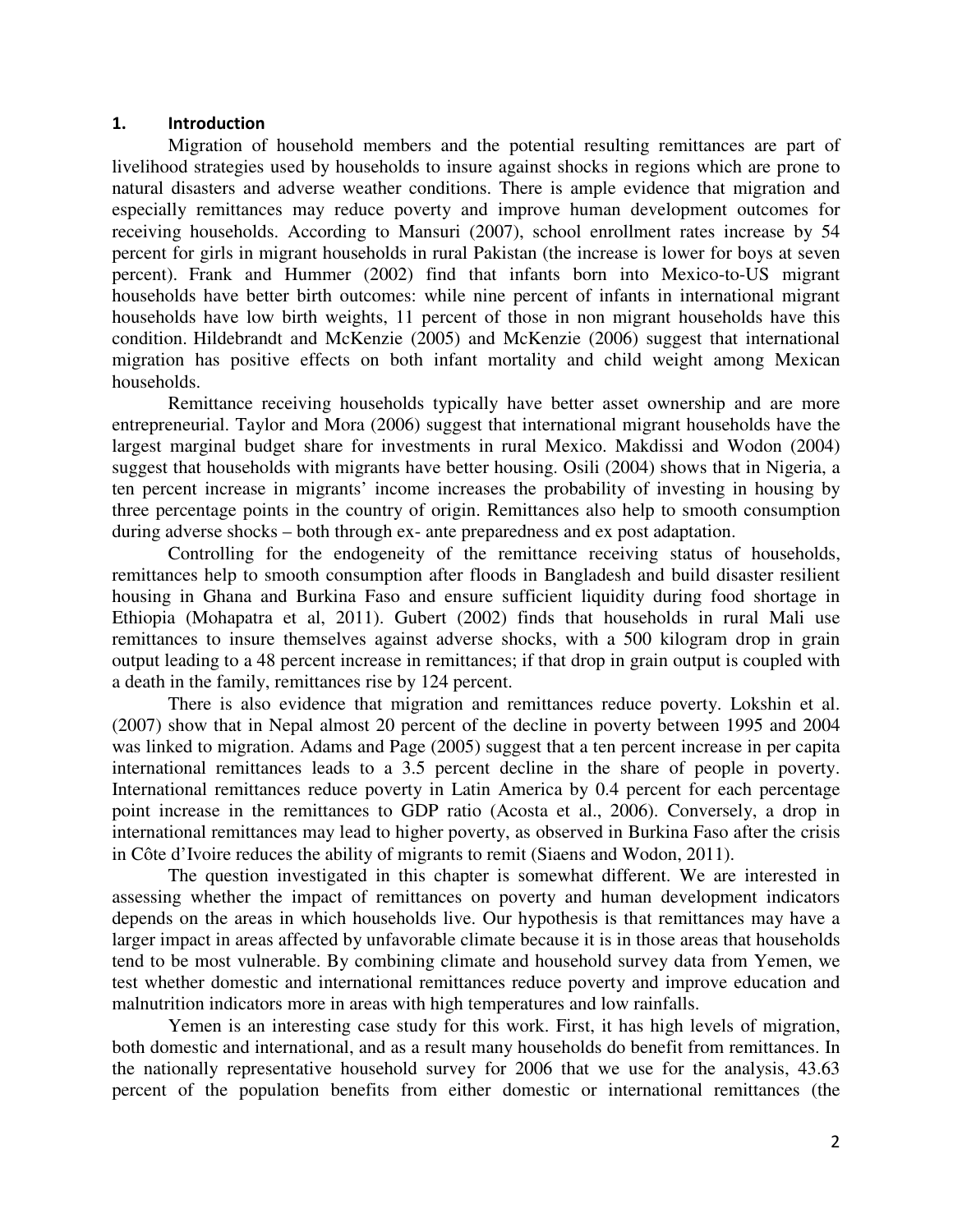proportions are 33.90 percent for domestic remittances, 14.10 percent for international remittances, and 4.38 percent for both.) Yemen's topography is diverse, with a mountainous core at the center, coastal plains in the east, west, and south, and upland deserts to the north, towards the Saudi Arabia border. The country suffers from a relatively harsh climate in many areas. Rainfall is limited and the population must deal with high levels of water scarcity as well as persisting economic reliance on water dependent sectors such as rainfed agriculture. The average annual mean temperature is 22 degrees Celsius in our data from BIOCLIM, but there are large differences between various parts of the country as well as over the year, and temperatures have peaked to well above 50 degrees. Climate change is likely to progressively bring in even higher temperatures and lower rainfalls in the future. Climate is not only likely to play an important role in decisions by household members to migrate and remit, but it is also likely to affect poverty and human development outcomes both directly and indirectly through its impact on livelihoods. In turn, as a coping mechanism, the impact of remittances may differ between areas.

The chapter is structured as follows. Section two presents the data and methodology. Section three presents the results from the estimation of the impact of remittances, both domestic and international, on poverty and human development outcomes. A conclusion follows.

### **2. Data and Methodology**

We use the most recently available nationally representative household budget survey implemented in Yemen, whose data were collected in 2005-2006. The survey includes 13,136 households (98,941 individuals) living in 309 of the country's 333 districts. Apart from the location of households, the survey provides information on a wide range of socio-economic characteristics including among others demographics, education, health and anthropometrics, employment and occupation, consumption and assets, and income including remittances. Data are available on both domestic and international remittances, with 43.6 percent of households receiving some form of remittances (33.9 percent for domestic remittances and 4.38 percent for international sources, and some overlap between both; we treat households receiving remittances from domestic and international sources as international remittance receiving households.)

Beyond the household survey, and based on the location of households proxied through the most populous city in the district in which the household lives, we also use information on the distance between the household/district location and the coast, as well as the distance to the nearest airport; these distances are calculated using an Euclidean distance function in ESRI ArcGIS 9.3 software. We also use measures of travel time to the nearest city with 100,000 populations using a methodology developed from Nelson (2008) with regionally specific information (World Bank, 2011). The percentage of irrigated land is taken from Global Map of Irrigated Areas version 4 (Siebert et al., 2005; Siebert et al., 2006). Weather data on annual mean temperature and rainfall and their variability are collected from BIOCLIM (Busby, 1991). All weather variables are computed on observations for the period 1990 to 2000.

The estimation method – a standard matching procedure – enables us to look at the impact of remittances on a range of outcomes. These include the poverty status of the household (based on consumption per equivalent adult), as well as education enrollment for children below the age of 15, immunization for children below the age of 5, and malnutrition. Using standardized z scores for height for age, weight for age and body mass index; based on World Health Organization (1995) guidelines, all children whose height for age and weight for age z score is less than -2 are deemed stunted and wasted respectively; similarly, all children whose body mass index is less than 16 are deemed as underweight (grade 3 thinness). The logit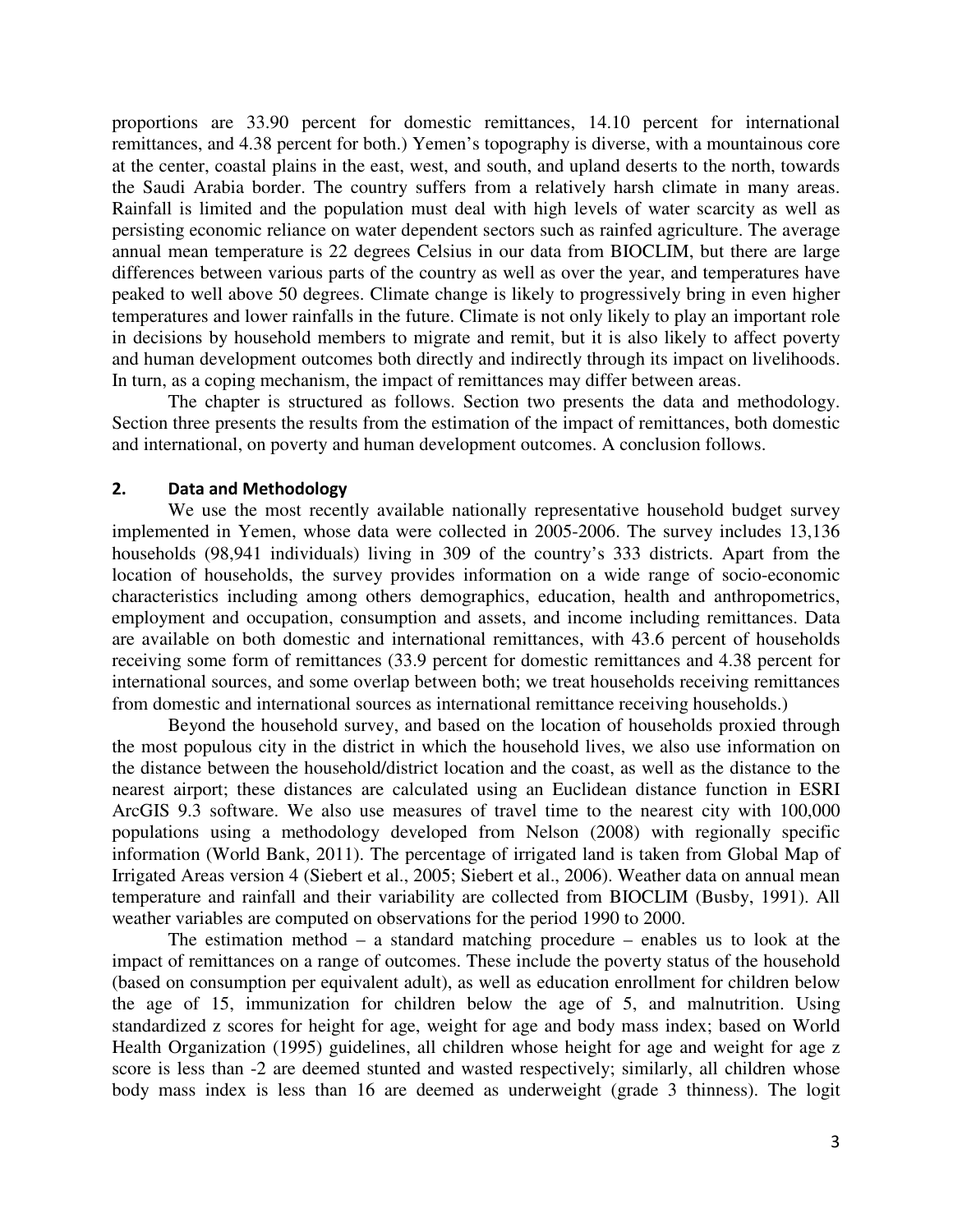regressions used for the matching procedure are available upon request, with some examples provided in appendix – care was applied to make sure that balancing properties were respected. We used k-nearest neighbors matching, with k equal to four, a radius of 0.02, and we excluded the one percent of observations with extreme values for the indicators of interest.

## **3. Results**

In principle, we would expect remittances to have a potentially large impact on poverty and human development indicators. The average transfer received by households who benefit from domestic remittances is YER 46,654 (US\$ 252 at the average exchange rate in 2004 of US\$  $1 = YER$  185), and the average amount for international remittances is as expected significantly higher, at YER 218,786 (US\$ 1,183). Given rather low standards of well-being in the country as a whole, these are substantial transfers which should make a difference for households.

Tables 1 to 3 provide the results from the matching for all, domestic, and international remittances respectively Consider first table 1 which accounts for any type of remittances received, whether domestic or international. Using a cut-off point for t-statistics of 1.96 corresponding to a 95 percent confidence interval, the impact of remittances is statistically significant at the national level for six variables: the three poverty measures (for example, with a reduction of six points for the headcount index from 28.71 percent to 22.81 percent), male and female school enrollment (increase of three points for boys and two points for girls), and stunting (reduction of two points).

Note that statistical significance is easier to obtain at the national level than for subsets of the districts, given the larger number of observations available at the national level. For our purpose, the interesting comparison is between districts with high or low temperatures, as well as between districts with high and low levels of rainfall. Specifically, we will consider the top 20 percent districts with high temperature and the bottom 20 percent districts in terms of rainfall, and compare these groups with respectively the bottom 20 percent districts in terms of temperatures and the top 20 percent districts in terms of rainfall. Our prior is that we expect larger impacts of remittances in districts with high temperatures or low levels of rainfall.

Consider again table 1. In districts with high mean temperatures, the impacts of remittances are statistically significant for five variables, namely the poverty measures, as well as the measures for stunting and wasting. In districts with low temperatures, the effects are also statistically significant for the poverty measures, but not for the nutrition measures. When comparing districts with low or high rainfall, there are even more differences. In districts with low rainfall, the effects of remittances are statistically significant for the same five measures as observed in the case of high temperatures. By contrast, in districts with high rainfall, the effect of remittances is statistically significant for none of these indicators, but it is for male and female school enrollment. Taking both statistical significance and the magnitude of the effects when they are statistically significant, the results suggest that remittances have a larger impact on poverty and especially nutrition measures in areas affected by more difficult climate, while in areas with better climate (especially higher rainfall), education gains tend to be larger.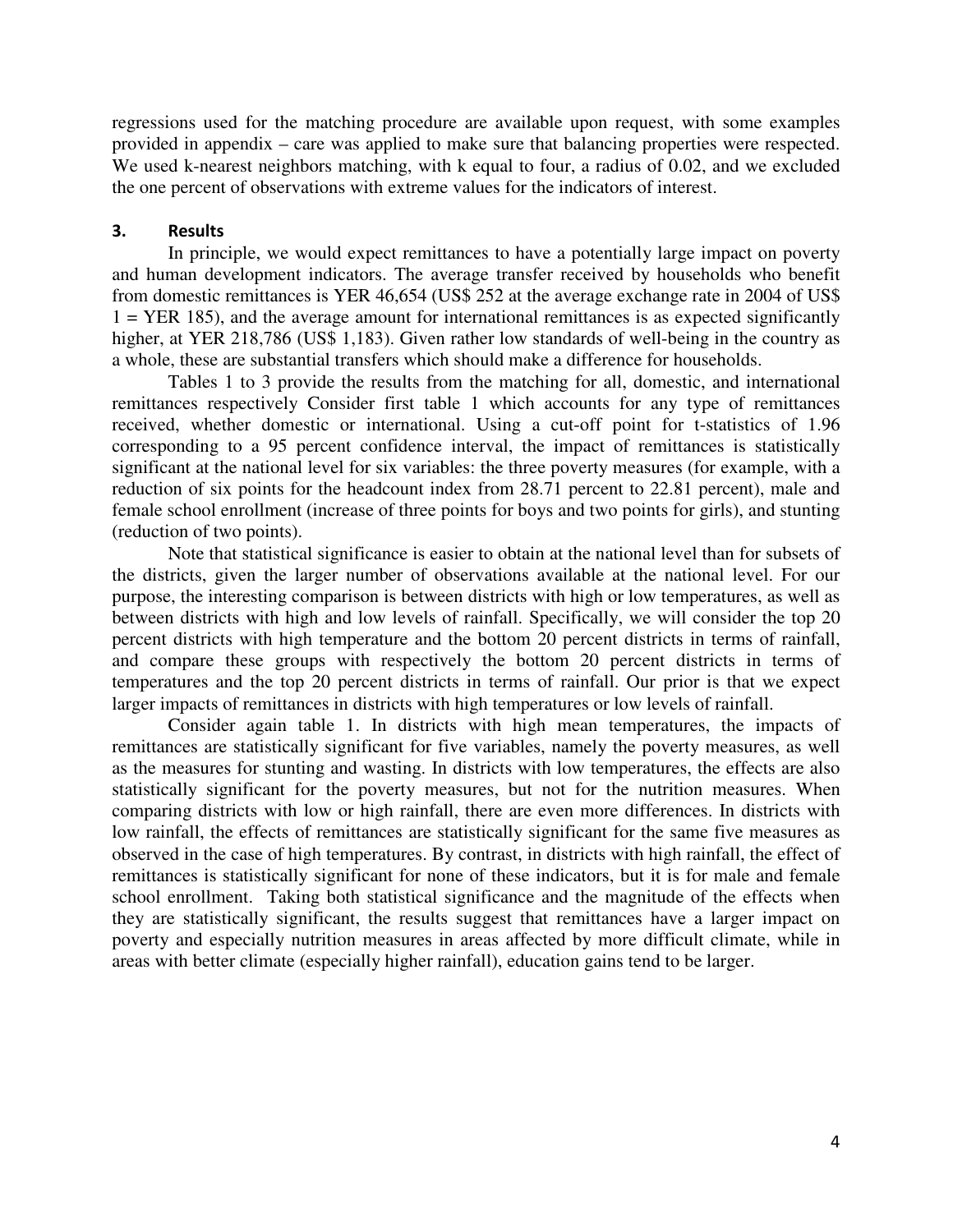| Table 1: Matching Results - Any Remittances, Yemen 2005/06 |  |
|------------------------------------------------------------|--|
|------------------------------------------------------------|--|

|                             | Before matching                                   |                                                | After matching |           |             |  |
|-----------------------------|---------------------------------------------------|------------------------------------------------|----------------|-----------|-------------|--|
|                             | Remittances                                       | No remittances                                 | Remittances    | No remit. | t statistic |  |
|                             | National                                          |                                                |                |           |             |  |
| Poverty headcount           | 22.40                                             | 24.97                                          | 22.81          | 28.71     | $-6.42$     |  |
| Poverty gap                 | 5.56                                              | 6.59                                           | 5.68           | 7.94      | $-7.49$     |  |
| Squared poverty gap         | 2.06                                              | 2.51                                           | 2.11           | 3.15      | $-6.87$     |  |
| Male Enrolment (age 6-14)   | 80.60                                             | 78.20                                          | 80.58          | 77.81     | 3.23        |  |
| Female Enrolment (age 6-14) | 65.74                                             | 64.84                                          | 65.74          | 63.58     | 2.04        |  |
| Male Immunization           | 57.58                                             | 56.19                                          | 57.62          | 57.56     | 0.06        |  |
| Female immunization         | 57.91                                             | 58.31                                          | 57.85          | 57.12     | 0.62        |  |
| Stunted                     | 45.35                                             | 44.18                                          | 45.51          | 47.69     | $-2.13$     |  |
| Wasted                      | 29.65                                             | 30.60                                          | 29.80          | 31.49     | $-1.79$     |  |
| Underweight                 | 54.29                                             | 55.72                                          | 54.60          | 53.92     | 0.67        |  |
|                             |                                                   | Top 20% Districts in Terms of Mean Temperature |                |           |             |  |
| Poverty headcount           | 19.73                                             | 21.38                                          | 19.45          | 26.37     | $-3.20$     |  |
| Poverty gap                 | 4.36                                              | 5.30                                           | 4.30           | 6.67      | $-3.55$     |  |
| Squared poverty gap         | 1.53                                              | 1.99                                           | 1.50           | 2.53      | $-3.15$     |  |
| Male Enrolment (age 6-14)   | 76.69                                             | 71.37                                          | 76.32          | 72.54     | 1.44        |  |
| Female Enrolment (age 6-14) | 68.56                                             | 63.39                                          | 68.35          | 64.61     | 1.24        |  |
| Male Immunization           | 57.95                                             | 58.46                                          | 57.71          | 60.78     | $-1.03$     |  |
| Female immunization         | 59.23                                             | 58.40                                          | 59.79          | 57.36     | 0.71        |  |
| Stunted                     | 36.38                                             | 42.67                                          | 36.29          | 43.49     | $-2.61$     |  |
| Wasted                      | 32.12                                             | 36.39                                          | 32.87          | 38.84     | $-2.21$     |  |
| Underweight                 | 63.93                                             | 65.25                                          | 64.33          | 66.33     | $-0.75$     |  |
|                             | Bottom 20% Districts in Terms of Mean Temperature |                                                |                |           |             |  |
| Poverty headcount           | 13.69                                             | 16.03                                          | 13.76          | 21.29     | $-2.23$     |  |
| Poverty gap                 | 3.07                                              | 4.14                                           | 3.10           | 6.45      | $-3.18$     |  |
| Squared poverty gap         | 1.02                                              | 1.50                                           | 1.03           | 2.63      | $-3.36$     |  |
| Male Enrolment (age 6-14)   | 85.95                                             | 84.63                                          | 86.33          | 82.73     | 1.01        |  |
| Female Enrolment (age 6-14) | 72.34                                             | 73.89                                          | 75.87          | 70.38     | 1.41        |  |
| Male Immunization           | 59.83                                             | 59.50                                          | 60.40          | 59.51     | 0.14        |  |
| Female immunization         | 59.69                                             | 64.76                                          | 61.13          | 58.07     | 0.58        |  |
| Stunted                     | 46.59                                             | 43.96                                          | 45.52          | 43.34     | 0.41        |  |
| Wasted                      | 26.32                                             | 30.66                                          | 26.48          | 28.51     | $-0.42$     |  |
| Underweight                 | 51.49                                             | 52.75                                          | 52.44          | 55.34     | $-0.54$     |  |
|                             |                                                   | Bottom 20% Districts in Terms of Mean Rainfall |                |           |             |  |
| Poverty headcount           | 17.49                                             | 21.10                                          | 16.94          | 22.93     | $-3.06$     |  |
| Poverty gap                 | 4.11                                              | 5.66                                           | 3.81           | 6.37      | $-4.02$     |  |
| Squared poverty gap         | 1.58                                              | 2.27                                           | 1.40           | 2.67      | $-3.81$     |  |
| Male Enrolment (age 6-14)   | 79.27                                             | 78.14                                          | 79.46          | 77.78     | 0.74        |  |
| Female Enrolment (age 6-14) | 72.62                                             | 70.02                                          | 73.20          | 71.29     | 0.74        |  |
| Male Immunization           | 55.96                                             | 56.05                                          | 56.04          | 57.16     | $-0.38$     |  |
| Female immunization         | 55.43                                             | 55.23                                          | 55.37          | 55.12     | $0.08\,$    |  |
| Stunted                     | 25.19                                             | 34.51                                          | 25.19          | 32.52     | $-2.89$     |  |
| Wasted                      | 19.34                                             | 27.87                                          | 19.61          | 26.51     | $-2.91$     |  |
| Underweight                 | 57.12                                             | 62.88                                          | 57.01          | 62.26     | $-1.93$     |  |
|                             |                                                   | Top 20% Districts in Terms of Rainfall         |                |           |             |  |
| Poverty headcount           | 21.94                                             | 23.97                                          | 22.14          | 25.85     | $-1.23$     |  |
| Poverty gap                 | 5.39                                              | 5.73                                           | 5.47           | 7.11      | $-1.77$     |  |
| Squared poverty gap         | 2.00                                              | 2.02                                           | 2.03           | 2.81      | $-1.81$     |  |
| Male Enrolment (age 6-14)   | 85.07                                             | 82.22                                          | 84.94          | 79.18     | 2.25        |  |
| Female Enrolment (age 6-14) | 72.31                                             | 72.80                                          | 72.53          | 63.41     | 2.95        |  |
| Male Immunization           | 58.92                                             | 60.15                                          | 58.47          | 53.47     | 1.31        |  |
| Female immunization         | 59.11                                             | 62.03                                          | 59.35          | 60.09     | $-0.18$     |  |
| Stunted                     | 50.40                                             | 47.76                                          | 49.79          | 46.62     | 0.81        |  |
| Wasted                      | 33.04                                             | 31.38                                          | 33.08          | 35.11     | $-0.56$     |  |
| Underweight                 | 58.01                                             | 57.16                                          | 58.32          | 57.98     | 0.09        |  |

Source: Authors' estimation.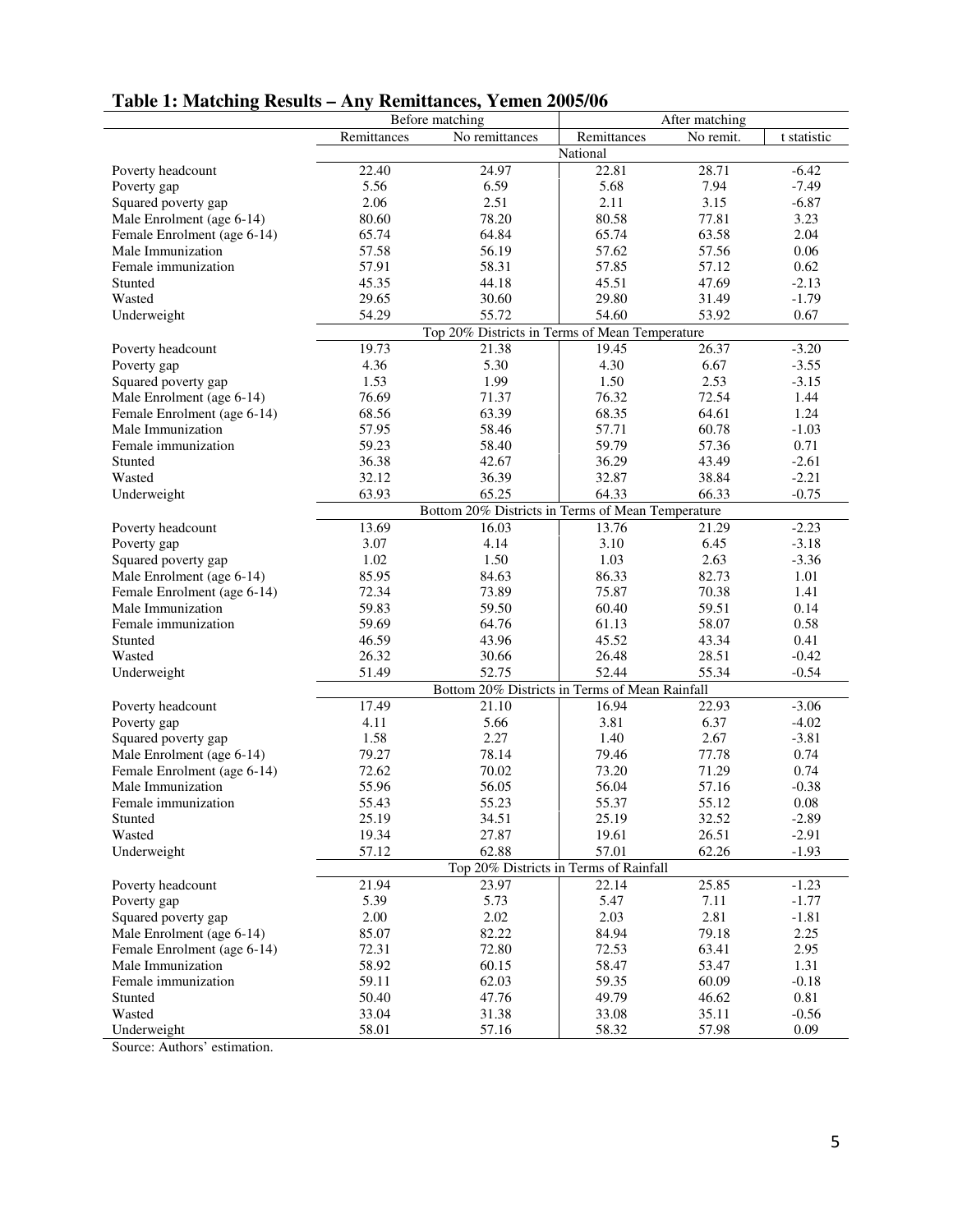## **Table 2: Matching Results – Domestic Remittances, Yemen 2005/06**

| Before matching<br>After matching<br>Remittances<br>No remittances<br>No remit.<br>Remittances<br>t statistic<br>National<br>22.83<br>24.97<br>23.35<br>28.17<br>$-4.61$<br>Poverty headcount<br>5.71<br>6.59<br>5.87<br>$-4.86$<br>7.55<br>Poverty gap<br>2.12<br>2.51<br>2.18<br>2.91<br>Squared poverty gap<br>$-4.22$<br>79.69<br>78.20<br>78.29<br>1.34<br>Male Enrolment (age 6-14)<br>79.63<br>64.84<br>64.16<br>0.34<br>Female Enrolment (age 6-14)<br>64.63<br>64.58 |
|-------------------------------------------------------------------------------------------------------------------------------------------------------------------------------------------------------------------------------------------------------------------------------------------------------------------------------------------------------------------------------------------------------------------------------------------------------------------------------|
|                                                                                                                                                                                                                                                                                                                                                                                                                                                                               |
|                                                                                                                                                                                                                                                                                                                                                                                                                                                                               |
|                                                                                                                                                                                                                                                                                                                                                                                                                                                                               |
|                                                                                                                                                                                                                                                                                                                                                                                                                                                                               |
|                                                                                                                                                                                                                                                                                                                                                                                                                                                                               |
|                                                                                                                                                                                                                                                                                                                                                                                                                                                                               |
|                                                                                                                                                                                                                                                                                                                                                                                                                                                                               |
| Male Immunization<br>57.59<br>$-0.94$<br>57.48<br>56.19<br>58.81                                                                                                                                                                                                                                                                                                                                                                                                              |
| Female immunization<br>58.75<br>58.31<br>58.61<br>60.21<br>$-1.14$                                                                                                                                                                                                                                                                                                                                                                                                            |
| 44.18<br>49.35<br>$-0.14$<br>48.83<br>49.18<br>Stunted                                                                                                                                                                                                                                                                                                                                                                                                                        |
| 31.55<br>30.60<br>31.82<br>32.51<br>$-0.62$<br>Wasted                                                                                                                                                                                                                                                                                                                                                                                                                         |
| 54.82<br>55.23<br>55.53<br>Underweight<br>55.72<br>$-0.25$                                                                                                                                                                                                                                                                                                                                                                                                                    |
| Top 20% Districts in Terms of Mean Temperature                                                                                                                                                                                                                                                                                                                                                                                                                                |
| 21.89<br>21.38<br>21.53<br>$-2.48$<br>Poverty headcount<br>27.86                                                                                                                                                                                                                                                                                                                                                                                                              |
| 5.30<br>5.14<br>5.10<br>7.23<br>$-2.66$<br>Poverty gap                                                                                                                                                                                                                                                                                                                                                                                                                        |
| 1.87<br>1.99<br>2.78<br>Squared poverty gap<br>1.85<br>$-2.39$                                                                                                                                                                                                                                                                                                                                                                                                                |
| 75.81<br>71.37<br>72.46<br>0.99<br>Male Enrolment (age 6-14)<br>75.52                                                                                                                                                                                                                                                                                                                                                                                                         |
| 68.97<br>69.19<br>63.26<br>Female Enrolment (age 6-14)<br>63.39<br>1.66                                                                                                                                                                                                                                                                                                                                                                                                       |
| Male Immunization<br>55.05<br>58.46<br>54.08<br>62.98<br>$-2.48$                                                                                                                                                                                                                                                                                                                                                                                                              |
| Female immunization<br>58.58<br>55.16<br>0.77<br>58.40<br>58.41                                                                                                                                                                                                                                                                                                                                                                                                               |
| 50.29<br>$-3.10$<br>Stunted<br>39.55<br>42.67<br>39.44                                                                                                                                                                                                                                                                                                                                                                                                                        |
| 36.18<br>36.39<br>37.12<br>42.72<br>Wasted<br>$-1.62$                                                                                                                                                                                                                                                                                                                                                                                                                         |
| Underweight<br>65.25<br>70.34<br>71.69<br>69.72<br>0.61                                                                                                                                                                                                                                                                                                                                                                                                                       |
| Bottom 20% Districts in Terms of Mean Temperature                                                                                                                                                                                                                                                                                                                                                                                                                             |
| 12.81<br>16.03<br>12.55<br>$-2.15$<br>20.32<br>Poverty headcount                                                                                                                                                                                                                                                                                                                                                                                                              |
| 2.79<br>4.14<br>2.77<br>6.74<br>$-3.66$<br>Poverty gap                                                                                                                                                                                                                                                                                                                                                                                                                        |
| 0.88<br>1.50<br>0.88<br>2.87<br>Squared poverty gap<br>$-3.98$                                                                                                                                                                                                                                                                                                                                                                                                                |
| Male Enrolment (age 6-14)<br>86.50<br>$-0.12$<br>84.58<br>84.63<br>85.79                                                                                                                                                                                                                                                                                                                                                                                                      |
| 73.89<br>70.39<br>0.24<br>Female Enrolment (age 6-14)<br>69.73<br>71.49                                                                                                                                                                                                                                                                                                                                                                                                       |
| 59.01<br>59.50<br>59.06<br>53.05<br>0.89<br>Male Immunization                                                                                                                                                                                                                                                                                                                                                                                                                 |
| 64.76<br>Female immunization<br>59.37<br>59.53<br>62.42<br>$-0.46$                                                                                                                                                                                                                                                                                                                                                                                                            |
| 47.84<br>41.76<br>Stunted<br>43.96<br>48.61<br>1.11                                                                                                                                                                                                                                                                                                                                                                                                                           |
| 26.20<br>25.78<br>Wasted<br>30.66<br>27.38<br>0.28                                                                                                                                                                                                                                                                                                                                                                                                                            |
| 52.75<br>52.23<br>54.53<br>Underweight<br>51.48<br>$-0.36$                                                                                                                                                                                                                                                                                                                                                                                                                    |
| Bottom 20% districts in terms of Mean Rainfall                                                                                                                                                                                                                                                                                                                                                                                                                                |
| 19.50<br>21.10<br>19.08<br>$-2.29$<br>Poverty headcount<br>25.02                                                                                                                                                                                                                                                                                                                                                                                                              |
| 5.03<br>5.66<br>4.60<br>6.49<br>$-2.21$<br>Poverty gap                                                                                                                                                                                                                                                                                                                                                                                                                        |
| Squared poverty gap<br>2.05<br>2.27<br>2.57<br>1.75<br>$-1.82$                                                                                                                                                                                                                                                                                                                                                                                                                |
| 78.20<br>78.99<br>73.22<br>Male Enrolment (age 6-14)<br>78.14<br>1.97                                                                                                                                                                                                                                                                                                                                                                                                         |
| 70.02<br>74.93<br>73.24<br>0.53<br>Female Enrolment (age 6-14)<br>74.65                                                                                                                                                                                                                                                                                                                                                                                                       |
| 54.41<br>60.28<br>Male Immunization<br>54.14<br>56.05<br>$-1.43$                                                                                                                                                                                                                                                                                                                                                                                                              |
| 53.62<br>55.23<br>53.63<br>56.34<br>$-0.64$<br>Female immunization                                                                                                                                                                                                                                                                                                                                                                                                            |
| 34.51<br>27.58<br>33.48<br>$-1.75$<br>Stunted<br>28.33                                                                                                                                                                                                                                                                                                                                                                                                                        |
| 27.87<br>Wasted<br>23.33<br>24.23<br>30.03<br>$-1.81$                                                                                                                                                                                                                                                                                                                                                                                                                         |
| 62.14<br>62.88<br>64.43<br>0.83<br>Underweight<br>61.53                                                                                                                                                                                                                                                                                                                                                                                                                       |
| Top 20% Districts in Terms of Rainfall                                                                                                                                                                                                                                                                                                                                                                                                                                        |
| 22.94<br>Poverty headcount<br>23.97<br>23.10<br>27.13<br>$-1.13$                                                                                                                                                                                                                                                                                                                                                                                                              |
| 5.56<br>5.73<br>7.57<br>5.63<br>$-1.75$<br>Poverty gap                                                                                                                                                                                                                                                                                                                                                                                                                        |
| 2.03<br>2.02<br>2.06<br>3.00<br>Squared poverty gap<br>$-1.80$                                                                                                                                                                                                                                                                                                                                                                                                                |
| Male Enrolment (age 6-14)<br>84.04<br>82.22<br>83.75<br>77.87<br>1.77                                                                                                                                                                                                                                                                                                                                                                                                         |
| 72.80<br>Female Enrolment (age 6-14)<br>71.36<br>71.79<br>64.27<br>2.09                                                                                                                                                                                                                                                                                                                                                                                                       |
| 57.91<br>60.15<br>56.65<br>Male Immunization<br>58.19<br>0.35                                                                                                                                                                                                                                                                                                                                                                                                                 |
| 59.51<br>62.03<br>59.55<br>62.67<br>$-0.61$<br>Female immunization                                                                                                                                                                                                                                                                                                                                                                                                            |
| 52.03<br>47.76<br>51.24<br>44.21<br>1.55<br>Stunted                                                                                                                                                                                                                                                                                                                                                                                                                           |
| Wasted<br>33.41<br>31.38<br>33.67<br>35.92<br>$-0.53$                                                                                                                                                                                                                                                                                                                                                                                                                         |
| Underweight<br>58.39<br>59.04<br>0.44<br>57.16<br>57.06                                                                                                                                                                                                                                                                                                                                                                                                                       |

Source: Authors' estimation.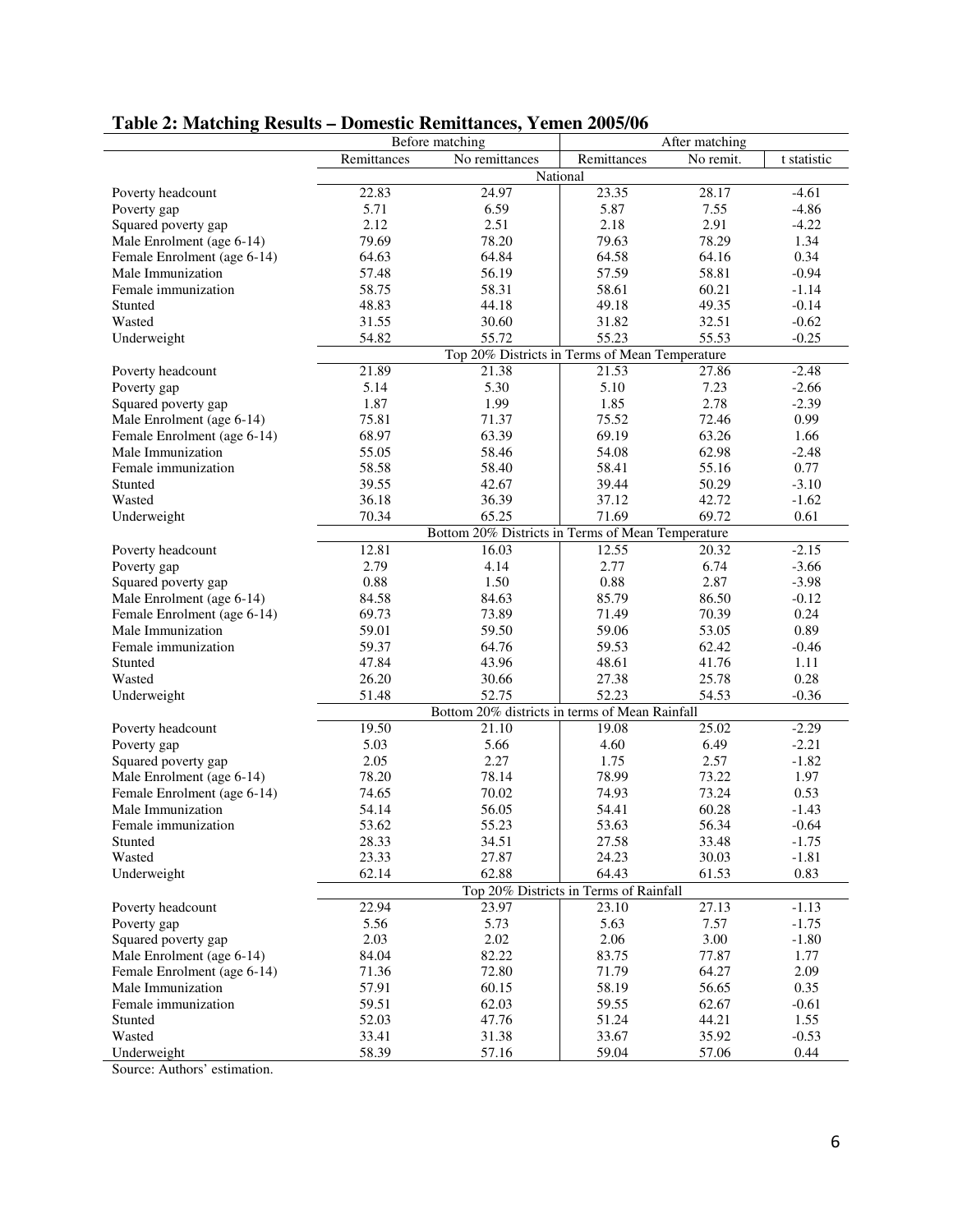|                             |                    | mich national rechnetances,<br>Before matching    |                                        | After matching |             |
|-----------------------------|--------------------|---------------------------------------------------|----------------------------------------|----------------|-------------|
|                             | Remittances        | No remittances                                    | Remittances                            |                |             |
|                             |                    |                                                   | National                               | No remit.      | t statistic |
|                             |                    |                                                   |                                        |                |             |
| Poverty headcount           | 20.49              | 24.97                                             | 20.76                                  | 29.88          | $-7.20$     |
| Poverty gap                 | 5.13               | 6.59                                              | 5.22                                   | 8.31           | $-7.35$     |
| Squared poverty gap         | 1.94               | 2.51                                              | 1.98                                   | 3.33           | $-6.26$     |
| Male Enrolment (age 6-14)   | 81.53              | 78.20                                             | 81.54                                  | 77.66          | 3.30        |
| Female Enrolment (age 6-14) | 67.61              | 64.84                                             | 67.54                                  | 63.67          | 2.68        |
| Male Immunization           | 57.25              | 56.19                                             | 57.48                                  | 56.19          | 0.81        |
| Female immunization         | 56.20              | 58.31                                             | 56.27                                  | 56.24          | 0.02        |
| Stunted                     | 36.91              | 44.18                                             | 37.05                                  | 44.20          | $-4.89$     |
| Wasted                      | 24.95              | 30.60                                             | 25.05                                  | 28.94          | $-2.94$     |
| Underweight                 | 52.89              | 55.72                                             | 53.28                                  | 54.54          | $-0.85$     |
|                             |                    | Top 20% Districts in Terms of Mean Temperature    |                                        |                |             |
| Poverty headcount           | $\overline{13.16}$ | 21.38                                             | 12.62                                  | 24.57          | $-4.62$     |
| Poverty gap                 | 2.69               | 5.30                                              | 2.59                                   | 6.06           | $-4.48$     |
| Squared poverty gap         | 0.94               | 1.99                                              | 0.93                                   | 2.38           | $-3.72$     |
| Male Enrolment (age 6-14)   | 77.78              | 71.37                                             | 77.96                                  | 69.21          | 2.50        |
| Female Enrolment (age 6-14) | 67.12              | 63.39                                             | 66.99                                  | 66.77          | 0.05        |
| Male Immunization           | 64.13              | 58.46                                             | 63.47                                  | 64.16          | $-0.17$     |
| Female immunization         | 62.09              | 58.40                                             | 61.62                                  | 60.68          | 0.22        |
| Stunted                     | 28.82              | 42.67                                             | 27.96                                  | 41.97          | $-4.10$     |
| Wasted                      | 27.08              | 36.39                                             | 25.81                                  | 34.52          | $-2.62$     |
| Underweight                 | 55.21              | 65.25                                             | 54.48                                  | 64.07          | $-2.65$     |
|                             |                    | Bottom 20% Districts in Terms of Mean Temperature |                                        |                |             |
| Poverty headcount           | 16.67              | 16.03                                             | 13.02                                  | 14.51          | $-0.52$     |
| Poverty gap                 | 4.03               | 4.14                                              | 2.72                                   | 3.77           | $-1.28$     |
| Squared poverty gap         | 1.46               | 1.50                                              | 0.92                                   | 1.33           | $-1.07$     |
| Male Enrolment (age 6-14)   | 90.27              | 84.63                                             | 93.17                                  | 84.82          | 2.97        |
| Female Enrolment (age 6-14) | 79.42              | 73.89                                             | 85.15                                  | 69.43          | 4.28        |
| Male Immunization           | 60.91              | 59.50                                             | 65.22                                  | 66.51          | $-0.27$     |
| Female immunization         | 56.47              | 64.76                                             | 61.31                                  | 61.90          | $-0.11$     |
| Stunted                     | 42.67              | 43.96                                             | 40.31                                  | 36.78          | 0.79        |
| Wasted                      | 21.98              | 30.66                                             | 23.47                                  | 26.89          | $-0.87$     |
| Underweight                 | 45.69              | 52.75                                             | 51.02                                  | 47.86          | 0.7         |
|                             |                    | Bottom 20% districts in terms of Mean Rainfall    |                                        |                |             |
| Poverty headcount           | 17.26              | 21.10                                             | 16.67                                  | 23.57          | $-2.79$     |
| Poverty gap                 | 4.23               | 5.66                                              | 3.85                                   | 6.42           | $-3.13$     |
| Squared poverty gap         | 1.70               | 2.27                                              | 1.45                                   | 2.69           | $-2.89$     |
| Male Enrolment (age 6-14)   | 78.96              | 78.14                                             | 79.46                                  | 75.58          | 1.33        |
| Female Enrolment (age 6-14) | 69.01              | 70.02                                             | 69.05                                  | 69.65          | $-0.18$     |
| Male Immunization           | 58.06              | 56.05                                             | 57.94                                  | 58.99          | $-0.28$     |
| Female immunization         | 56.92              | 55.23                                             | 57.42                                  | 53.80          | 0.94        |
| Stunted                     | 22.78              | 34.51                                             | 22.71                                  | 27.69          | $-1.56$     |
| Wasted                      | 18.35              | 27.87                                             | 18.75                                  | 21.51          | $-0.93$     |
| Underweight                 | 55.24              | 62.88                                             | 55.42                                  | 62.64          | $-2.08$     |
|                             |                    |                                                   | Top 20% Districts in Terms of Rainfall |                |             |
| Poverty headcount           | 15.64              | 23.97                                             | 15.49                                  | 29.44          | $-4.53$     |
| Poverty gap                 | 4.14               | 5.73                                              | 4.10                                   | 6.41           | $-2.45$     |
| Squared poverty gap         | 1.57               | 2.02                                              | 1.58                                   | 2.20           | $-1.41$     |
| Male Enrolment (age 6-14)   | 87.25              | 82.22                                             | 87.53                                  | 79.46          | 3.16        |
| Female Enrolment (age 6-14) | 72.12              | 72.80                                             | 74.13                                  | 60.49          | 3.62        |
| Male Immunization           | 60.63              | 60.15                                             | 62.41                                  | 56.40          | 1.52        |
| Female immunization         | 57.01              | 62.03                                             | 58.74                                  | 60.24          | $-0.35$     |
| Stunted                     | 42.32              | 47.759                                            | 41.87                                  | 49.20          | $-1.97$     |
| Wasted                      | 30.73              | 31.379                                            | 30.85                                  | 31.21          | $-0.1$      |
| Underweight                 | 56.68              | 57.16                                             | 57.30                                  | 54.55          | 0.74        |

## **Table 3: Matching Results – International Remittances, Yemen 2005/06**

Source: Authors' estimation.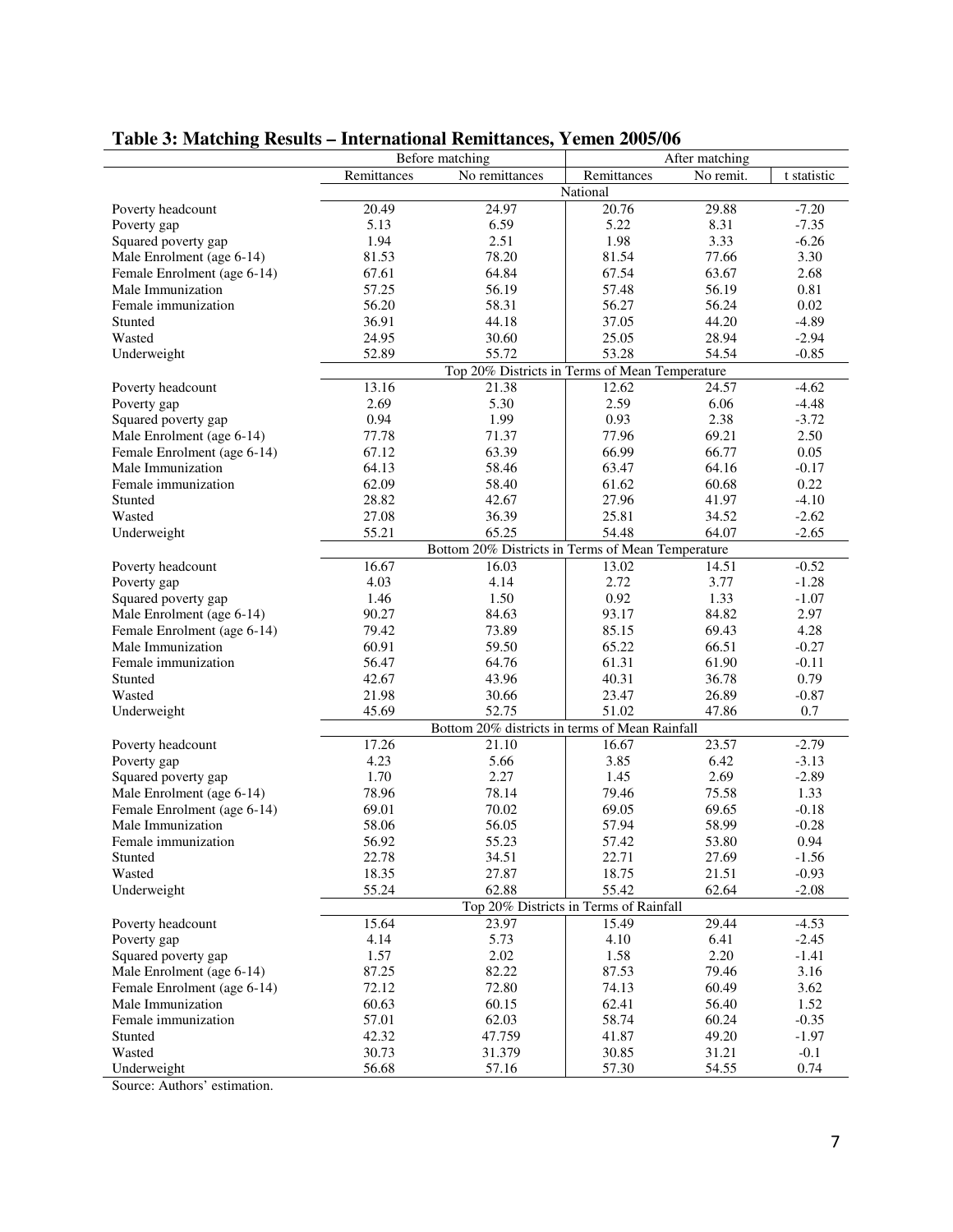Similar results tend to be observed in tables 2 and 3 when considering domestic and international remittances separately, although there are differences between the impacts of both types of remittances. One would expect that for households benefitting from remittances, the impacts on the various indicators would be larger in the case of international remittances simply because the average level of international remittances among beneficiaries is much higher than the average level of domestic remittances among beneficiaries. This is indeed observed through the fact that at the national level for example, impacts are statistically significant for only three indicators with domestic remittances (the three poverty measures), while impacts are statistically significant for seven indicators in the case of international remittances (the three poverty measures, as well as school enrollment for both boys and girls, and stunting and wasting).

But what about the comparison between districts in terms of climate? Consider first domestic remittances. When looking at temperatures, apart from the results for the poverty measures which tend to be similar in both sets of districts, we see that for domestic remittances, there is a statistically significant impact of remittances on stunting in districts with high temperatures, while this is not the case for districts with low temperatures. (There is also a curious reduction in male immunization with remittances in high temperatures districts – but this is the only case of unexpected result, and the only time that the effect is statistically significant for immunization, so one can probably discount that observation). When looking at rainfall, we see that the effects on poverty are statistically significant for two of the poverty measures in low rainfall areas, while this is not the case in high rainfall areas. As for education, we see a (marginally) statistically significant gain in school enrollment for boys in areas with low rainfall, while there is a gain for girls in areas with high rainfall. Still, overall, the evidence points to a larger impact of domestic remittances in districts with either high temperatures or low rainfall.

This is also observed for international remittances, especially when comparing districts with low and high temperatures. In districts with low temperatures, the impact of international remittances is statistically significant for school enrollment only, while in districts with high temperatures, the impacts are statistically significant for the poverty measures, school enrollment for boys, and the three measures of malnutrition. The differences in impact are lower when comparing districts with high and low levels of rainfall – there the impacts are similar in terms of statistical significance and often as well magnitude for the poverty measures, but school enrollment gains tend to be statistically significant in areas with high rainfall (both types of districts in terms of rainfall levels exhibit some gains in nutrition measures from international remittances, with one of the three impacts being statistically significant, albeit not the same one in the two types of districts).

#### **4. Conclusion**

Is the Impact of remittances on poverty and human development different in various areas depending on their climate? By combining nationally representative household survey data with climate data, we have tried to answer this question in the case of Yemen. Our main results can be summarized in four main points. First, remittances – which are substantial in Yemen – tend to have positive impacts on poverty measures, school enrollment, and measures of malnutrition. Second, the impact of international remittances tends to be larger than that of domestic remittances, probably because among beneficiaries, the amount of remittances received tends to be higher for international than for domestic remittances. Third, the impact of remittances – and especially international remittances – on measures of poverty and malnutrition tends to be larger in areas affected by high temperatures, and also to some extent in areas with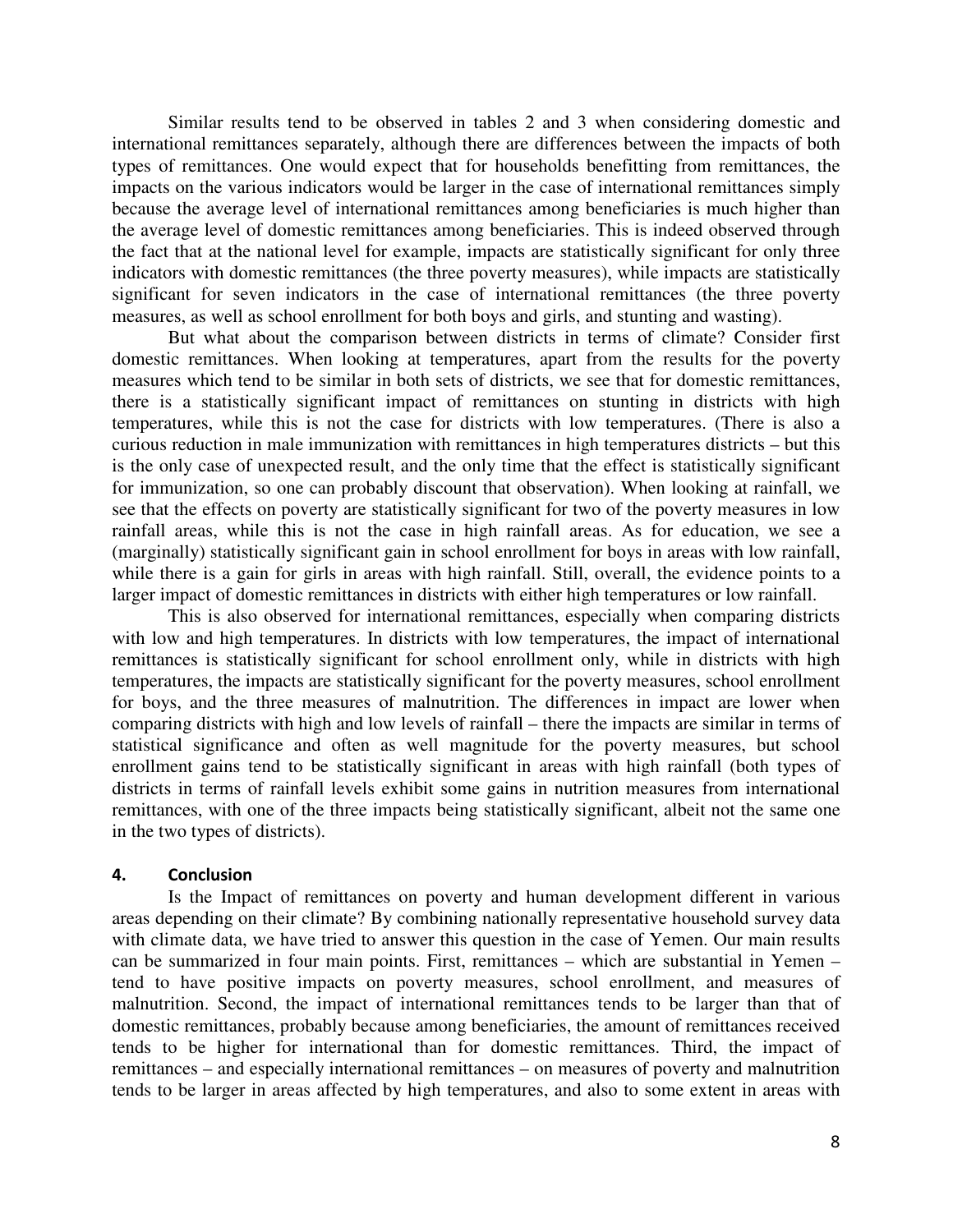lower levels of rainfall, which in both cases tend to be more vulnerable. Fourth, and by contrast, in areas with higher levels of rainfall or lower levels of temperatures, where issues of poverty and malnutrition may be less severe, remittances – and again especially international remittances – tend to have a larger impact on school enrollment. Thus, the results suggest, as might be expected, that in areas with unfavorable climate, remittances help first for meeting basic needs in order to escape poverty and malnutrition, while in areas with more favorable climate, remittances can be used by households for investments, such as investments in the education of children.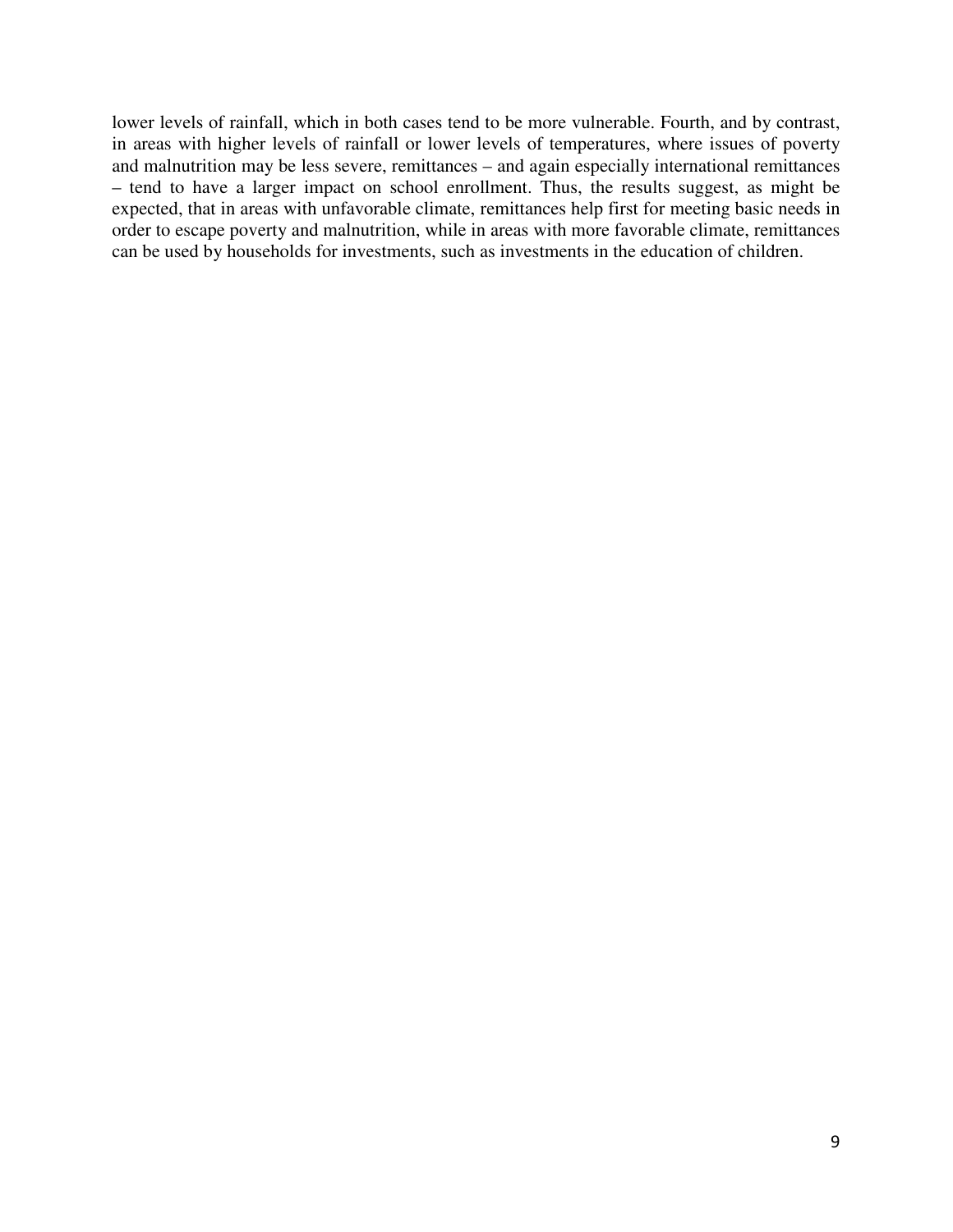#### **References**

- Acosta, P., P. Fajnzylber, and H. Lopez, 2007, The Impact of Remittances on Poverty and Human Capital: Evidence from Latin American Household Surveys, in C. Ozden and M. Schiff, Eds., *International Migration Policy and Economic Development: Studies across the Globe*, Washington, DC: The World Bank.
- Adams, R., and J. Page, 2005, Do International Migration and Remittances Reduce Poverty in Developing Countries, *World Development* 33(10): 1645-1669.
- Busby, J. R., 1991, BIOCLIM—A bioclimate analysis and prediction system, *Plant Prot. Q.* 6:8– 9.
- Frank, R., and R. Hummer, 2002, The Other Side of the Paradox: The Risk of Low Birth Weight among Infants of Migrant and Nonmigrant Households within Mexico, *International Migration Review* 36(3): 746-765.
- Gubert, F., 2007, Insurance Against Poverty, *Journal of African Economies*, 16(1): 172-175.
- Hildebrandt, N., and D. McKenzie, 2005, The Effects of Migration on Child Health in Mexico, World Bank Policy Research Working Paper 3573, Washington, DC: The World Bank.
- Lokshin, M., M. Bontch-Osmolovski, and E. Glinskaya, 2007, Work-related Migration and Poverty Reduction in Nepal, World Bank Policy Research Working Paper 4231, Washington, DC: The World Bank.
- Makdissi, P., and Q. Wodon, 2004, Migration, Poverty and Housing: Welfare Comparisons Using Sequential Stochastic Dominance, *Estudios de Economía* 1:5-20.
- Mansuri, G., 2007, Temporary Migration and Rural Development, in C. Ozden and M. Schiff, Eds., *International Migration Policy and Economic Development: Studies across the Globe*, Washington, DC: The World Bank.
- McKenzie, D., 2006, Beyond Remittances: The Effects of Migration on Mexican Households, in C. Ozden and M. Schiff, editors, *International Migration, Remittances and the Brain Drain*, Washington, DC: The World Bank.
- Mohapatra S., G. Joseph and D. Ratha, 2011 (forthcoming), Remittances and Natural Disasters: Ex-post Response and Contribution to Ex-ante Preparedness, *Environment, Development and Sustainability.*
- Nelson, A., 2008, Travel time to major cities: A global map of Accessibility, Global Environment Monitoring Unit – Joint Research Centre of the European commission, Ispra, Italy. Available at: http://gem.jrc.ec.europa.eu
- Osili, U. O., 2004, Migrants and Housing Investments: Theory and Evidence from Nigeria, *Economic Development and Cultural Change* 52(4): 821-849.
- Siaens. C., and Q. Wodon, 2011, International Migration, Conflict and Remittances: The Impact of the Crisis in Côte d'Ivoire on Burkina Faso, mimeo, World Bank, Washington, DC.
- Siebert, S., P. Döll, J. Hoogeveen, J.-M. Faurès, K. Frenken, and S. Feick, 2005, Development and validation of the global map of irrigation areas, *Hydrology and Earth System Sciences* 9: 535-547.
- Siebert, S., J. Hoogeveen, and K. Frenken, 2006, Irrigation in Africa, Europe and Latin America - Update of the Digital Global Map of Irrigation Areas to Version 4, Frankfurt Hydrology Paper 05, Institute of Physical Geography, University of Frankfurt, Frankfurt am Main, Germany and Food and Agriculture Organization of the United Nations, Rome, Italy.